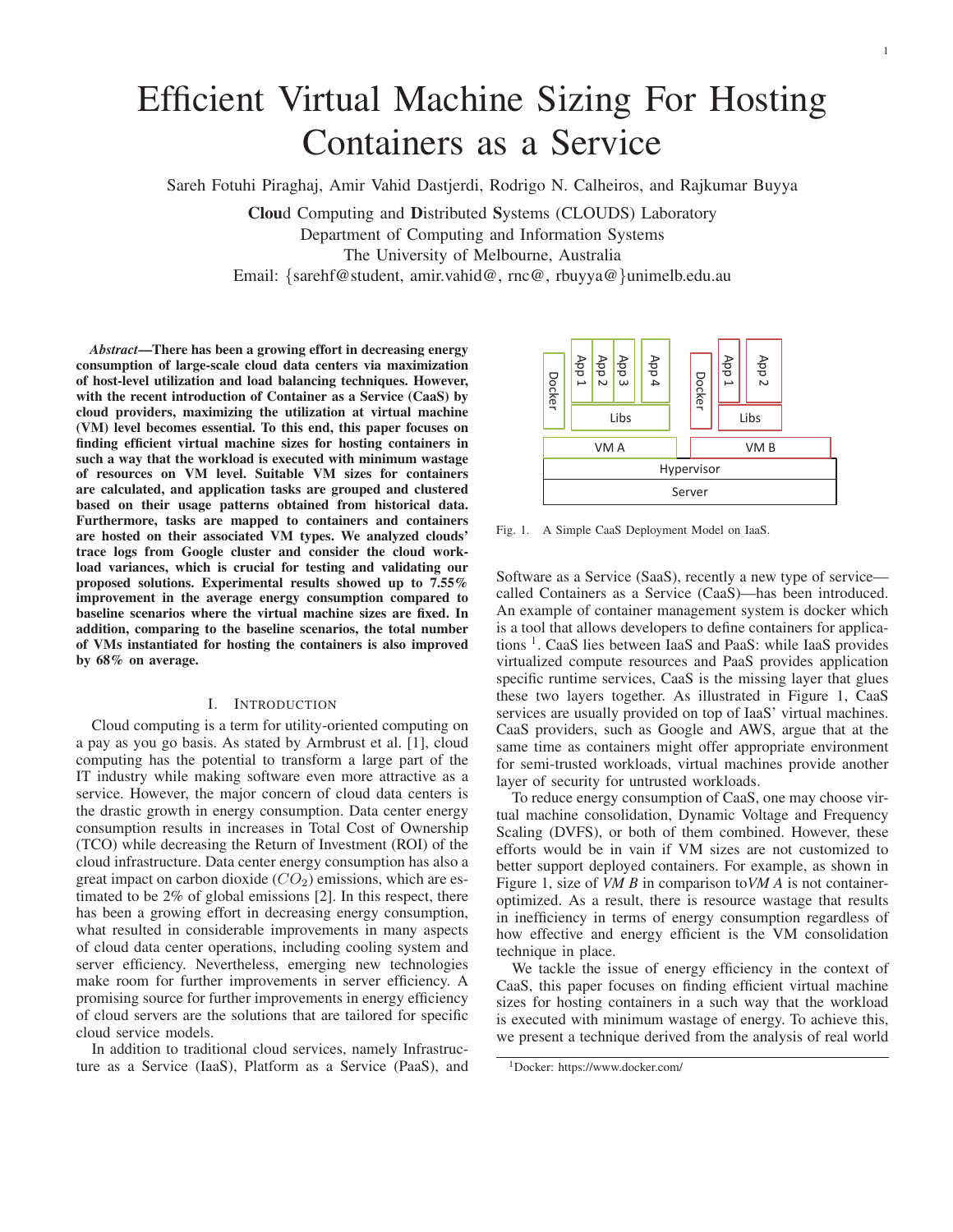clouds' trace logs that takes into consideration cloud workload variances, which is crucial in testing and validating the proposed solutions. Cloud computing traces released publicly are limited to those made available by Google. The first Google log provides the normalized resource usage of a set of tasks over a 7 hour period. The second version of the Google traces, which was released in 2012, contains more details in a longer time frame. The paper main contribution is an approach for efficient allocation of resources (in the form of virtual machine with defined CPU and memory entitlement) that matches closely the actual resource usage of deployed containers.

In this paper, the focus is on measuring impact of VM sizing strategies on data center power consumption for a specific period of time. To this end, we assume that we have a perfect knowledge of workload (to eliminate the prediction inaccuracy effect) and that no virtual machine consolidation approach is in place. This work is carried out in three steps. In the first step, we explored task usage patterns. We found that there are similarities in the utilization patterns reported in the traces, which is confirmed by previous studies [3], [4]. These similarities helped us to group the tasks based on average resource usage via clustering techniques. In the second step, the clustering output is used for identification of customized virtual machine types for the studied traces. Finally, in the third step, each cluster of tasks is mapped to a corresponding virtual machine type. We compare our VM sizing technique with fixed VM size baseline scenarios. The experimental results show that our proposed approach results in less number of servers, which in turn results in less energy consumption in the data center.

# II. RELATED WORK

There is a vast body of literature that considers power management in virtualized and non-virtualized data centers via hardware and software-based solutions [5]–[7]. Most of the works in this area focus on host level optimization techniques neglecting energy-efficient virtual machine size selection and utilization. These approaches are suitable for IaaS cloud services, where the provider does not have any knowledge about the applications running in every virtual machine. However, for SaaS and CaaS service models, information about the workload on the virtual machines and improvements on the size selection and utilization efficiency on VM level could be the first step towards more energy efficient data centers, as results presented in this paper demonstrate.

Regarding comparison between hosting SaaS on bare-metal servers or virtual machines, Daniel et al. [8] explored the differences between fixed virtual machine sizes and time shares. Although they concluded that the time share model requires less number of servers, they have not considered dynamic VM size selection in their experiments. Similarly, in the SEATS (smart energy-aware task scheduling) framework, Hosseinimotlagh et al. [9] introduced an optimal utilization level of a host to execute tasks which decrease the energy consumption of the data center. In addition, they also presented a virtual machine scheduling algorithm for maintaining the host optimal utilization level while meeting the given QoS. Apart from the level of optimization (host-level, data centerlevel, or virtualization level), most of the research in the area lack the analysis of real cloud backend traces and the variance in the cloud workload in the proposed solutions.

To address this issue, Mishra et al. [3] and Chen et al. [4] explored the first version of the Google cluster traces and introduced two approaches for workload modeling and characterization. Mishra et al. [3] used the clustering algorithm kmeans for forming the groups of tasks with more similarities in resource consumptions and durations. Likewise, Chen et al. [4] used k-means as the clustering algorithm. In their experiments, the authors classified jobs $2$  instead of tasks. In our proposed model, we use X-means for grouping the tasks with similarities in their usage patterns. The clustering output is used for determining the virtual machine configurations and estimating the average usage of a typical task in a specific cluster. We consider the second version of the trace released in late 2011.

Through configuring bare-metal servers and applying Google cluster trace, Zhang et al. [11] investigated the problem of dynamic capacity provisioning in a real production data center. The authors introduced a heterogeneity-aware resource provisioning environment named Harmony and dynamically adjusted number of active machines by considering heterogeneity in both workload and available machine hardware. k-means is used for forming workload classes with similar characteristics and resource requirements. Applying Google cluster trace, it is stated that Harmony can improve the energy consumption of the data center up to 28%. Although the energy consumption is improved, the virtualization technology as the building block of a cloud data center is not considered.

Different from previous works, we leverage virtualization and containerization technology together and map the groups of tasks to containers and containers to VMs. The configuration of the container-optimized VMs is chosen based on the workload characteristics, which results in less resource wastage. In our methodology, the problem of high energy consumption that results from low resource utilization is also addressed, which is not explored in most of the previous studies.

# III. SYSTEM MODEL

The targeted system is a CaaS service placed between a Platform as a Service (PaaS) and an IaaS data center operating as a private cloud. Users can submit their applications in one or more programming models supported by the provider to the platform. For example, the platform can support MapReduce or Bag of Tasks (BoT) applications. The users interact with the system by submitting applications supported by the platform. Each application consists of a set of jobs to be executed on the infrastructure. In our studied scenario, the job itself can be compromised of one or more tasks that are executed in containers managed by the CaaS provider.

User Request Model: In the proposed model, the infrastructure is abstracted from the users. Thus, the only action required from users of the service is the submission of their application along with estimated resources required for their execution. Parameters of a task submitted by a user are: Scheduling class;

<sup>&</sup>lt;sup>2</sup>A job is compromised of one or more tasks [10].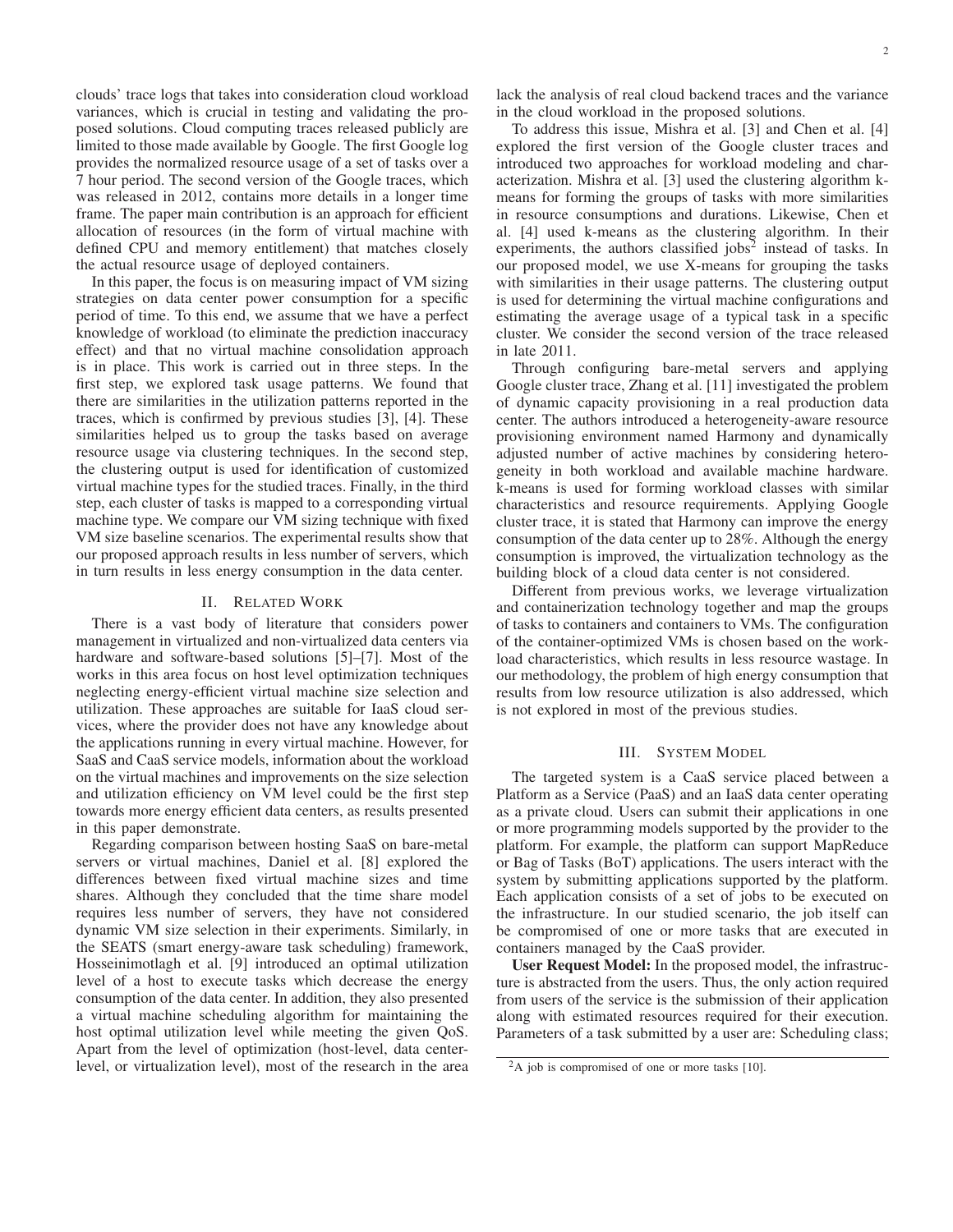

Fig. 2. Proposed system model. Cloud users submit requests for execution of applications in form of the container requests to the data center. Each task is executed in a container that meets application requirements. The resource allocator is responsible for mapping these containers to the relevant and available virtual machine configurations.

Task priority; and Required resources (i.e., number of cores and amounts of RAM and storage).

Notice that currently available commercial CaaS solutions require users to determine the required resources.

Cloud Model: The cloud model explored in this paper contains three layers:

- Infrastructure layer: This layer contains physical server that are partitioned to virtual machine through the next layer;
- Virtualization layer: The virtualization technology is taken into consideration as it improves the utilization of resources by sharing them between virtual machines;
- Container layer: Containers run on virtual machines and all share the same Linux kernel as the OS. The combination of these technologies (i.e., container and virtualization) has been recently introduced in Google Container Engine<sup>3</sup>, which uses the open source technology Kubernetes<sup>4</sup>.

System Objective: The objective of the proposed architecture is to find efficient virtual machine sizes for hosting the containers in a way that the workload is executed with minimum wastage of energy. The energy wastage is caused by underutilization of resources (i.e., the virtual machines). Therefore, one of the challenges is finding an optimal configuration of VM for a container, in such a way that its residing tasks have enough resources to be executed and the virtual machine's resources are not wasted during the operation.

The proposed model can be utilized by both Software as a Services and private clouds so the advantages of virtual machines and containers can be leveraged at the same time that energy costs are reduced through efficiently utilization of data centers. These systems are targeted because they have limited number of applications and enough information about them so that the typical cloud usage can be profiled.

Usually, profiles will be available for returning users of the infrastructure. In such a case, previous information about tasks needs enable the optimization of the task needs. For new customers, where there is no historical information enable profiling, the resources requested at request submission time can be used as an estimation of resources needs. As discussed previously, resource requirements are a common input parameter in commercial providers of similar services.

# IV. ARCHITECTURE

Figure 2 shows our proposed architecture that is responsible for selecting the right size of virtual machines that host containers running users' tasks. The components of the proposed architecture are further discussed in the next subsections. In the pre-execution phase, based on historical information on resource utilization of containers, our proposed system determines the virtual machine sizes. After that, in the execution phases, each container (based on its features) is mapped to a virtual machine with a specific type.

## *A. Components Involved in the Pre-execution Phase*

In the pre-execution phase, some components of the architecture need to be tuned or defined before the system runtime.

- Task Classifier: The classifier is the entry point of the streaming of tasks submitted by cloud users. It is responsible for categorizing the submitted tasks to predefined classes based on the desired features. The features are selected according to the objective of the grouping process and the workload characteristics. The goal of the component is to identify tasks with similar usage patterns in terms of CPU, memory, and disk utilization. These patterns are obtained with application of clustering algorithms. The classifier must be trained with historical data before the system start up. The objective of clustering tasks is understanding, via profiling, the resource needs of tasks that are later used in the process of defining VM types and estimating the number of tasks that can be packed on each VM.
- VM Type Definer: This component is responsible for defining VM sizes based on the information provided by the Task Classifier. This is because determination of the optimal VM size requires analysis of the historical data about usage patterns of the task containers, and identification of groups of tasks with similar usage patterns reduces the complexity of estimating the average usage for a typical group. The output of this component is then saved in the VM Types Repository.

<sup>3</sup>Google Container Engine: https://cloud.google.com/container-engine/docs/ 4Kubernetes: http://kubernetes.io/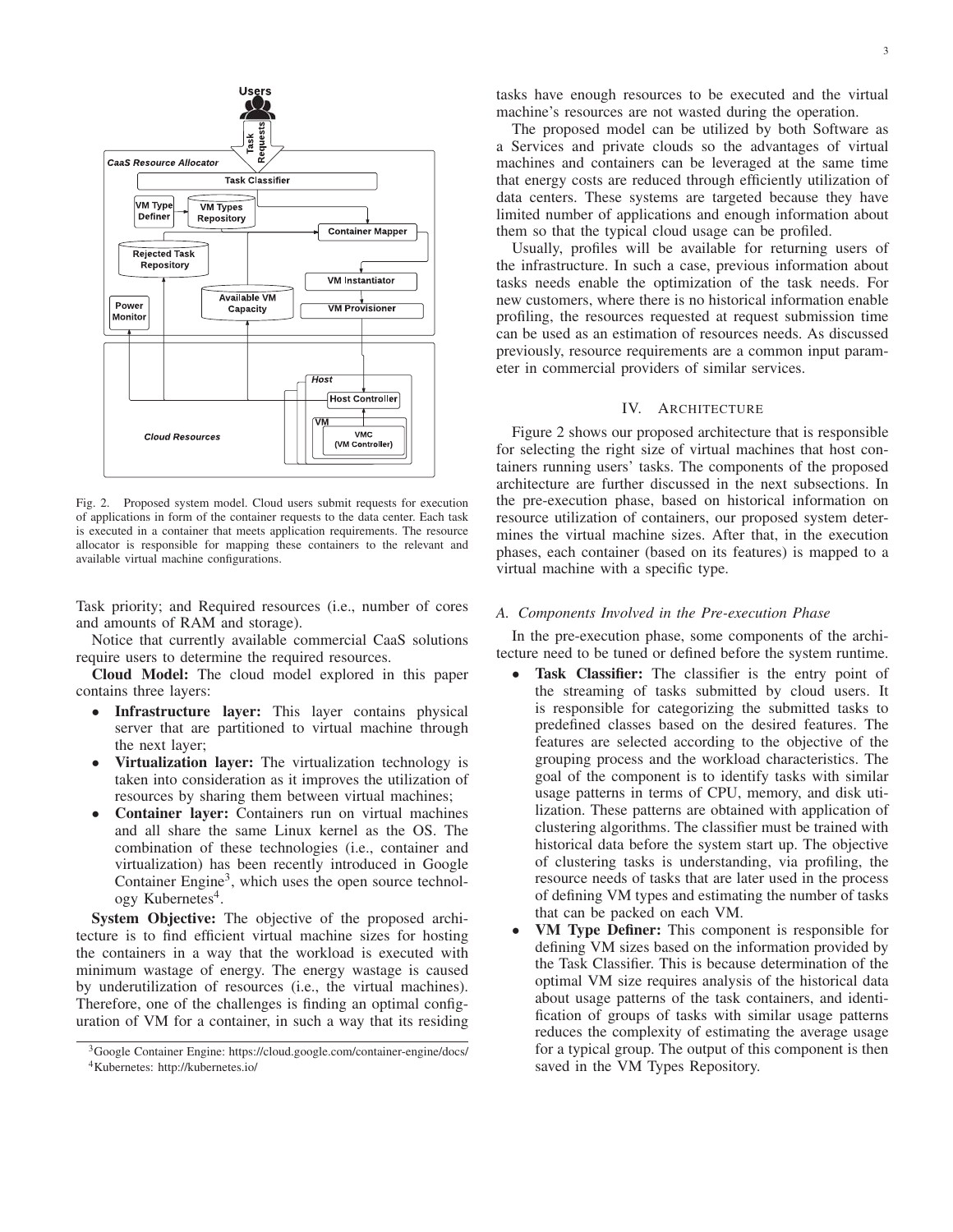• VM Types Repository: In this repository, the available virtual machine sizes including the CPU, memory, and disk specification are saved.

## *B. Components Involved in Execution Phase:*

In this section we discuss the components which are involved during the execution phase of the system. By execution phase, we mean the activities carried out when the system is started up and accepting job submissions.

- Container Mapper: Clustering results from the Task Classifier are sent to the *Container Mapper*. Firstly, this component maps each task to a suitable container. Then, based on the available resources in the running virtual machines and the available VM types in the *VM Types Repository*, this component estimates the number and type of new virtual machines to be instantiated to support the newly arrived tasks. Apart from new VM instantiation when available VMs cannot support the arriving load, this component also reschedules rejected tasks that are stored in the rejected task repository to the available virtual machines of the type required by the VM (if any). This component prioritizes the assignment of newly arrived tasks to available resources before instantiating a new virtual machine.
- Virtual Machine Instantiator: This component is responsible for the instantiation of a group of VMs with the specifications received from the Container Mapper. This component decreases the start-up time of the virtual machines by instantiating a group of VMs at a time instead of one VM per time.
- Virtual Machine Provisioner: This component is responsible for determining the placement of each virtual machine on available hosts and turning on new hosts if required to support the new VMs.
- Rejected Task Repository: The tasks that are rejected by the VM Controller are submitted to this repository, where they stay until the next upcoming processing window to be rescheduled by the Container Mapper.
- Available VM Capacity Repository: IDs of virtual machines that have available resources are registered in this repository. It is used for assigning tasks killed by the Virtual Machine Controller along with newly arrived ones to available resource capacity.
- Power Monitor: This component is responsible for estimating the power consumption of the data center based on the resource utilization of available hosts.
- Host Controller: The Host Controller runs on each host of the data center. It periodically checks virtual machine resource usage (which is received from the Virtual Machine Controllers) and identifies underutilized machines, which are registered in the available resource repository. This component also submits killed tasks from the VMs running on its host to the *Rejected Task Repository* so that these tasks can be rescheduled in the next processing window. It also sends the host usage data to the Power Monitor.

4

• Virtual Machine Controller (VMC): The VMC runs on each VM of the data center. It monitors the usage of the VM and, if the resources usage exceeds the virtual machine capacity, it kills a number of containers with low priority tasks so that high priority ones can obtain the VM resources they require. In order to avoid task starvation, this component also considers the number of times a task is killed. Then the Controller sends killed tasks to the Host Controller to be submitted to the global rejected task repository. As mentioned before, the killed tasks are then rescheduled on an available virtual machine in the next processing window.

As we have described in this section, Task Clustering and VM Type Definer are two core components of the architecture. Therefore, in the next two sections we elaborate more on approaches that these components use to achieve effective and container-optimized VM size selection.

# V. TASK CLUSTERING

For validation of the proposed architecture, we use Google cluster traces. For the purpose of the evaluation of the approach, we selected to use the second day of the traces as it had the highest number of task submissions. As the first step, we have selected a subset of relevant features of tasks.

#### *A. Clustering Feature Set*

As our feature set, we used the following characteristics of each task:

Task Length: The time during which the task was running on a machine;

Submission Rate: The number of times that a task is being submitted to the data center;

Scheduling Class: How sensitive to latency is the task/job. In the studied traces the scheduling class is presented by an integer number between 0 and 3. The task with a 0 scheduling class is a non-production task. The higher the scheduling class is, the most latency sensitive the task is;

Priority: The priority of a task shows how important a task is. The high priority tasks get the preference for resources over the low priority ones [10]. The priority is an integer number in the range from 0 to 10;

**Resource Usage:** The average resource utilization  $U_T$  (calculated based on Equation 1) of a task  $T$  in terms of CPU, memory, and disk during the observed period, defined as:

$$
U_T = \frac{\sum_{m=1}^{nr} u_{(T,m)}}{nr}
$$
 (1)

Where nr is the number of times that the task usage  $(u_T)$ is being reported in the observed period.

The selected features of the data set were used for estimating the number of task's clusters and determining the suitable virtual machine configuration for each group.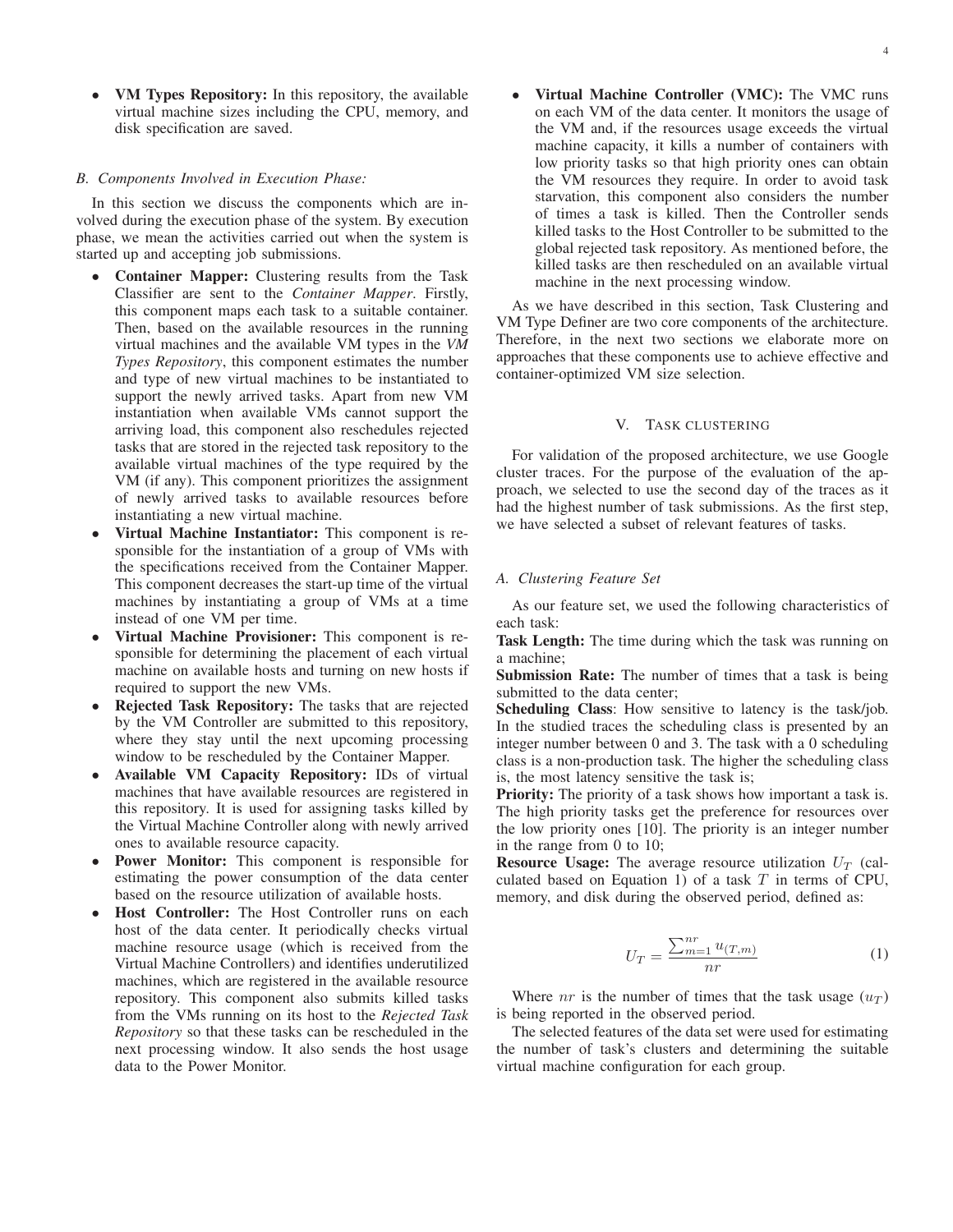# *B. Clustering Algorithm*

Clustering is the process of grouping the objects with the objective of finding the subsets with the most similarities in terms of the selected features. Therefore, the objective of the grouping and the number of groups both would affect the results of clustering. In our specific experiment, we focus on finding groups of tasks with similarities in their usage pattern so that we can allocate the available resources efficiently. A primary task in clustering is identifying the number of clusters for which we used X-means algorithm.

X-means [12] is the extended version of k-means [13] used for estimating the number of groups present in the incoming tasks. K-means is a computationally efficient partitioning algorithm for grouping N-dimensional dataset into k clusters via decreasing within-class variance. However, supplying the number of groups (k) as an input of the algorithm is the major challenge in K-means. However, X-means itself estimates the number of clusters. The other difference of two is in the searching process, k-means search is prone to local minima, while X-means efficiently searches the space of cluster locations and number of clusters in order to optimise Bayesian information Criterion (BIC). The BIC is a criterion for selection of the best fitting model amongst a set of available models for the data [14]. Optimising the BIC criterion (which is achieved in X-means) results in a better fitting model, which in the context of this work means finding the optimum number of clusters for the input data set.

In our implementation, we use  $R$  [15] as an environment for our statistical analysis of the data set and the statistical procedures including X-means clustering algorithm and data pre-processing. In this respect, RWeka [16] is used as our R interface to connect to the applied machine learning software Weka [17]. We used X-means from the clusterer package of Weka for estimating the number of clusters.

## VI. DETERMINATION OF VM TYPES

Once clusters that represent groups of tasks with similar characteristics in terms of the selected features are defined, the next step is to assign a VM type that can efficiently execute tasks that belong to the cluster. By efficiently, we mean successfully executing the tasks with minimum resource wastage. Parameters of interest of a VM are number of cores, amount of memory, and amount of storage. Apart from these, we added one more parameter named task capacity, which is the maximum number of tasks that can run in one VM without resulting in task rejection.

VM Sizing Strategy: For each group (cluster) of tasks, in order to determine the virtual machine's parameters, the average amount of resources required per hour for serving the user requests during the 24 hours observation period is estimated. Thus, the amount of CPU required per hour  $(CPU<sub>h</sub>)$ is defined as follows:

$$
CPU_h = \overline{nT} * \overline{CPU}_u \tag{2}
$$

where  $\overline{CPU}_u$  is the average amount of CPU usage on an hourly basis and  $\overline{nT_h}$  is the average number of tasks per hour that are present and running in the system.

5

When the average amount of required CPU per hour is estimated, a limit should be set for the maximum amount of the CPU that a virtual machine can obtain. This amount should be set according to the underlining infrastructure. For example if the servers have 32 cores of CPU and the provider wants to host at least two virtual machines per server, then each VM can obtain at most 16 cores. If we assume that the largest virtual machine in the system would have less than 16 cores, then if the  $CPU<sub>h</sub>$  is above 16, therefore the load should be served by more than one virtual machine. It has to be divided by the first integer  $n$  found between 2 to 9 in a way that the residual of  $CPU_h/n$  is zero (For example if the  $CPU_h$  is equal to 21, n would be 3, which results in 3 VMs with 7 cores each.) . In other words,  $n$  would be the number of virtual machines with  $VM_{CPU} = CPU_h/n$  which is enough for serving the requests for every hour. Further, if the  $CPU<sub>h</sub>$  is bellow our virtual machine maximum CPU limit, then one virtual machine would be enough to serve the requests and  $n$  is equal to 1.

Then, for defining the VM memory size, Equation 3 is used.

$$
VM_{memory} = \frac{\overline{nT} * \overline{memory_u}}{n}
$$
 (3)

In our studied trace, since the tasks required small amount of storage, the allocated amount of storage for all of the virtual machines are assumed to be 10 GB, which is enough for the OS installed on the VM and the tasks disk usage. Furthermore, the VM's task capacity  $VM_{tc}$  is calculated based on Equation 4.

$$
VM_{tc} = min(VM_1/\overline{t_{U_1}}, ..., VM_i/\overline{t_{U_i}}), i = \{CPU, memory\}
$$
\n(4)

where  $\overline{t_{U_i}}$  is the average resource usage during the observed period.

Thus, for each cluster, the VM type is defined in terms of  $CPU_h$  and  $VM_{memory}$ . Once VM Types are determined, they are stored in the VM types repository, so future selection of better matches for required containers hosting the tasks are chosen based on such defined types. The effectiveness of this strategy for selection of VM Types based on clustering of tasks is evaluated in the next sections.

## VII. EVALUATION

In this section, we discuss the experiments that we conducted to evaluate our proposed approach in terms of its efficiency in task execution and power consumption.

The data set used in this paper is derived from the second version of the Google cloud trace log [10] collected during a period of 29 days. The log consists of data tables describing the machines, jobs, and tasks. In the trace log, each job consists of a number of tasks with specific constraints. Considering these constraints, the scheduler determines the placement of the tasks on the appropriate machines. The event type value in the job and tasks are reported in the event table. For the purpose of this evaluation, we utilize all the events from the trace log and we assume that all the events are happening as reported in the trace log.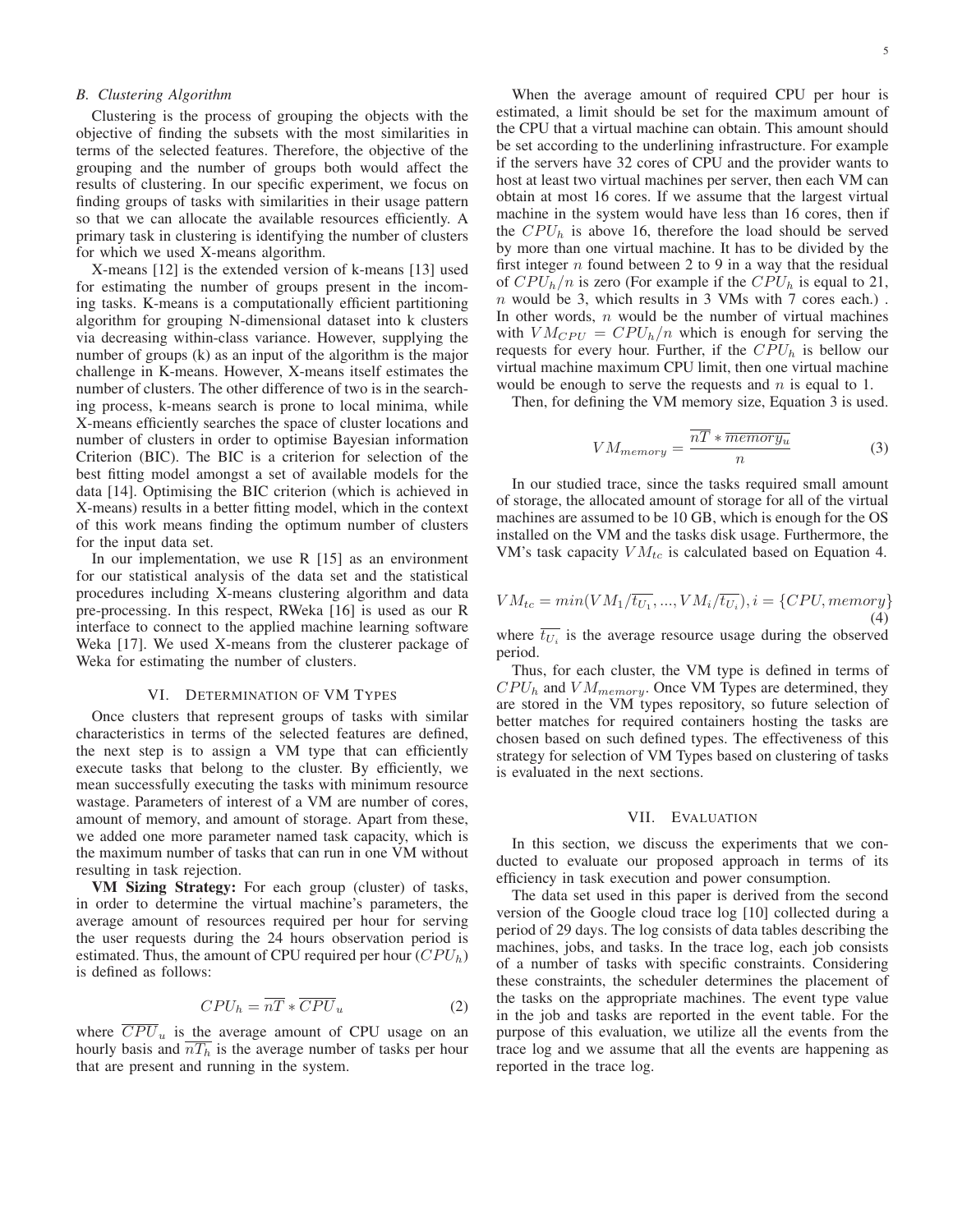TABLE I. VIRTUAL MACHINE CONFIGURATIONS FOR 18 CLUSTERS.

| VM Type | Number of Tasks | <b>vCPU</b>    | Memory<br>(GB) | VM Type        | Number of Tasks | <b>vCPU</b> | Memory<br>(GB) |
|---------|-----------------|----------------|----------------|----------------|-----------------|-------------|----------------|
| TYPE 1  | 142             | 14             | 17.93          | TYPE 10        | 418             | 8           | 14.8           |
| TYPE 2  | 79              |                | 2.82           | TYPE 11        | 471             | Q           | 28.98          |
| TYPE 3  | 261             | 3              | 11.70          | TYPE 12        | 87              | ↑           | 4.11           |
| TYPE 4  | 292             | C              | 2.39           | TYPE 13        | 439             |             | 3.68           |
| TYPE 5  | 1836            |                | 5.35           | TYPE 14        | 185             | 3           | 22.48          |
| TYPE 6  | 107             | 3              | 8.1            | <b>TYPE 15</b> | 78              |             | 2.72           |
| TYPE 7  | 70              | $\overline{c}$ | 3.21           | <b>TYPE 16</b> | 220             | 3           | 10.12          |
| TYPE 8  | 585             |                | 0.93           | TYPE 17        | 254             |             | 14.14          |
| TYPE 9  | 336             |                | 2.06           | TYPE 18        | 1200            |             | 1.52           |

TABLE II. VIRTUAL MACHINE SPECIFICATIONS OF RFS AND THE SELECTED AMAZON EC2 INSTANCES.

|         | <b>RFS</b>      | Amazon EC2  |                |                        |           |             |                |
|---------|-----------------|-------------|----------------|------------------------|-----------|-------------|----------------|
| VM Type | Number of Tasks | <b>vCPU</b> | Memory<br>(GB) | VM Type                | $C_{max}$ | <b>vCPU</b> | Memory<br>(GB) |
| TYPE 1  | 452             |             | 5.42           | m3.large               | 150       |             | 7.5            |
| TYPE 2  | 696             |             | 16.1           |                        |           |             |                |
| TYPE 3  | 273             |             | 5.32           | m <sub>3</sub> .medium | 150       |             | 3.75           |
| TYPE 4  | 1639            | 11          | 24.29          | $t2$ . medium          | 266       |             |                |
| TYPE 5  | 357             |             | 3.29           | t2.small               | 133       |             |                |

In the available traces, resource utilization measurements and requests are normalized, and the normalization is performed separately for each column in relation to the highest amount of the particular resource found on any of the machines. In this context, to get a real sense of the data, we assume the largest amount of resources including CPU, memory, and disk to be 100% of a core of the largest machine CPU (3.2 GHz), 4GB and 1 GB respectively. Therefore, for every column we multiply each recorded data by the related amount (e.g for recorded memory utilization we have  $Real_{util} = Recorded_{Util} * 4).$ 

The Google cluster hosts are heterogeneous in terms of the CPU, memory and disk capacity. However, the hosts with the same platform ID have the same architecture. In order to eliminate the placement constraints and decrease placement complexity, only the tasks scheduled on one of the three available platforms are considered. The configurations of the simulated data center servers are inspired by Google data center during the studied trace period. As suggested by Garraghan et.al [18], the servers in our selected platform are PRIMERGY RX200 S7. For the PRIMERGY platform, the tasks scheduled during the second day of the traces are all scheduled on one server type with 32 cores of CPU (3.2 GHz), 32 GB of memory and 1 TB of disk. The power profile of this server type are extracted from the SPECpower\_ssj2008 results [19] reported for PRIMERGY. This power profile is then used for determining the constants of the applied power linear model presented in Equation 5 (in this equation  $n$  is the CPU utilization percentage of each server). We focus on energy consumption of CPU because this is the component that presents the largest variance in energy consumption in regards to its utilization rate [20].

$$
P_n(t_i) = (P_{max} - P_{idle}) * n/100 + P_{idle}
$$
 (5)

The proposed system is simulated and the tasks are assigned to the containers. Then, these containers are hosted in the corresponding virtual machine types during each processing



Fig. 3. Energy consumption of the data center for the usage-based fix VM size approach versus RFS and WFS

window (one minute for the purposes of these experiments). The simulation runtime is set to 24 hours. The number of rejected tasks is reported for each experiment separately. Since the virtual machines placement also affects the simulation result, First Fit placement policy is used for all of the experiments. This placement algorithm reports the first running host that can provide the resources for the VM and if no running host is found for placing the VM then a new host will be turned on.

Output metrics of interest are number of instantiated VMs, task rejection rate, and the energy consumption (Subsection VII-A3). In order to ensure the quality of service, task rejection rate is defined as the number of rejected tasks in each 1 minute processing window.

## *A. Results*

Initially, we explore the factors that affect the resulting virtual machine sizes (types). The number of VM types is directly affected by the number of task clusters  $(k)$ , which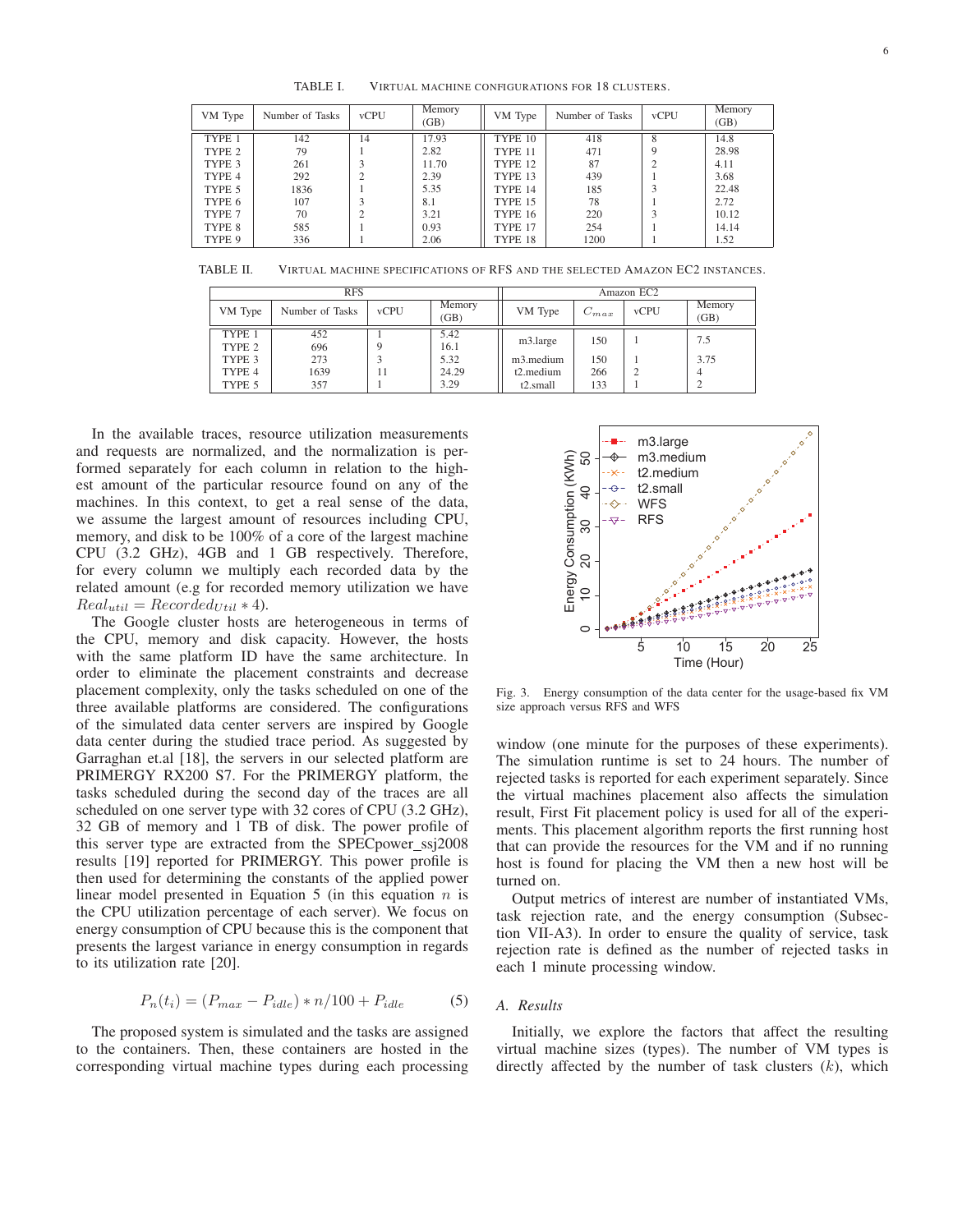

Fig. 4. Task rejection rate for WFS, RFS and the fixed VM sizes considering the usage-based approach

is estimated via applying X-means on the selected feature set. The details are further discussed in Section VII-A1.

The efficiency of the proposed VM size selection technique is then explored considering the baseline scenarios in which the virtual machine types are fixed. For the baseline scenarios, the containers are assigned to VMs considering two different criteria discussed in Subsection VII-A2.

*1) Feature set selection:* The following approaches are considered in the investigation the effect of feature selection on virtual machine sizes:

Whole Feature Set (WFS) approach: In this approach, the whole feature set listed in Section V-A is considered as the input of the X-means algorithm, which resulted in 18 clusters of tasks. The virtual machine sizes are defined following the procedures in Section VI. The obtained VM sizes are listed in Table I. As we mentioned in Section VI, 10 GB of storage is assigned to all VM types in order to have enough space for the OS installed on each VM.

Reduced Feature Set (RFS) approach: By assigning the same amount of storage, WFS approach leads to the observation that the most effective parameters in VM size selection for this specific workload are the average CPU and memory utilization. Therefore, for the RFS approach, the clustering feature set is reduced to these two main features. The application of the new feature set as input of X-means resulted in 5 clusters, which consequently results in 5 different VM sizes (shown in Table II).

Between these two approaches, the one that could save more energy via reducing the number of servers has the more efficient virtual machine sizes. As Figure 3 shows, RFS results in 81% less energy consumption in comparison to WFS. This is because RFS causes less resource fragmentation and that leads to less number of servers. Therefore, it can be concluded that tailoring the size of virtual machines to container requirement is crucial, however it has to be done in such a way that avoids resource fragmentation. Apart from the energy perspective, comparing to WFS approach, RFS results in 86% and 77% less number of instantiated VMs and rejection rate respectively.

*2) Baseline scenarios:* In order to investigate the effect of defining the virtual machine sizes according to the workload (container optimized), in these experiments we consider scenarios where VM sizes are fixed. In this respect, we consider the existing Amazon EC2 instances listed in Table II. In these scenarios, the scheduler assigns the containers to only one specific VM size (e.g t2.small instance) considering the following approaches:

Request-based resource allocation approach: In the request-based resource allocation approach, tasks are given the exact amount of resources requested and specified by the user while submitted. Therefore, in this approach containers are packed in the virtual machines according to their containing task specifications, as submitted by users.

Usage-based resource allocation approach: In this approach, the maximum number of containers  $(c_{max})$  that can be hosted in one VM instance is specified in the pre-execution phase leveraging the average resource utilization of the tasks.  $c_{max}$  is reported for each of the Amazon instances in Table II. This approach is included in the baseline scenarios, since the concept of utilizing the usage of the tasks is also taken into account in our VM size selection technique.

$$
c_{max} = min(VM_r/\overline{Usage_r}), r = CPU, Memory, Disk
$$
\n(6)

*3) Discussion:* The results obtained with the utilization of the aforementioned approaches are compared considering three different matrices. The first matrix, which shows the main effect of our proposed VM size selection selection technique, is the energy consumption matrix obtained through Equation 5. Figure 3 shows the energy consumption for the baseline scenarios considering the usage-based approach and the proposed VM size selection technique. The data center energy consumption for the baseline scenarios considering the requested-based approach is also plotted in Figure 5. Because users overestimate resource requirements, the energy consumption is improved in the usage-based approach by almost 50% comparing to the requested-based approach in the baseline scenarios, for all of the fixed VM sizes. However, RFS still outperforms all of the experiments in terms of the data center energy consumption. For the usage-based baseline scenarios, RFS shows 33%, 44%, 24%, and 70% less energy consumption on average comparing to t2.small, t2.medium, m3.medium, and m3.large VM sizes respectively.

For the second comparison matrix, we consider the number of instantiated virtual machines  $(n_{VM})$ . The increase in  $n_{VM}$ , results in more virtualization overhead and also longer delays in scheduling because of the VM instantiation delay. Results show that RFS can execute the workload with the smallest  $n_{VM}$ . It outperforms the usage-based baseline scenarios by 82%, 75%, 37%, and 86% less number of instantiated VMs for the t2.small, t2.medium, m3.medium, and m3.large VM sizes respectively.

In order to ensure the quality of service, the task rejection rate is considered as the third comparison matrix. Task rejection rates for the usage-based baseline scenarios, WFS, and RFS approaches are shown in Figure 4. As in previous cases, RFS VM size selection approach outperforms the usagebased baseline scenarios by 8%, 42%, 8%, and 15% less task rejection rate for the t2.small, t2.medium, m3.medium, and m3.large VM sizes respectively. It is worth mentioning that,